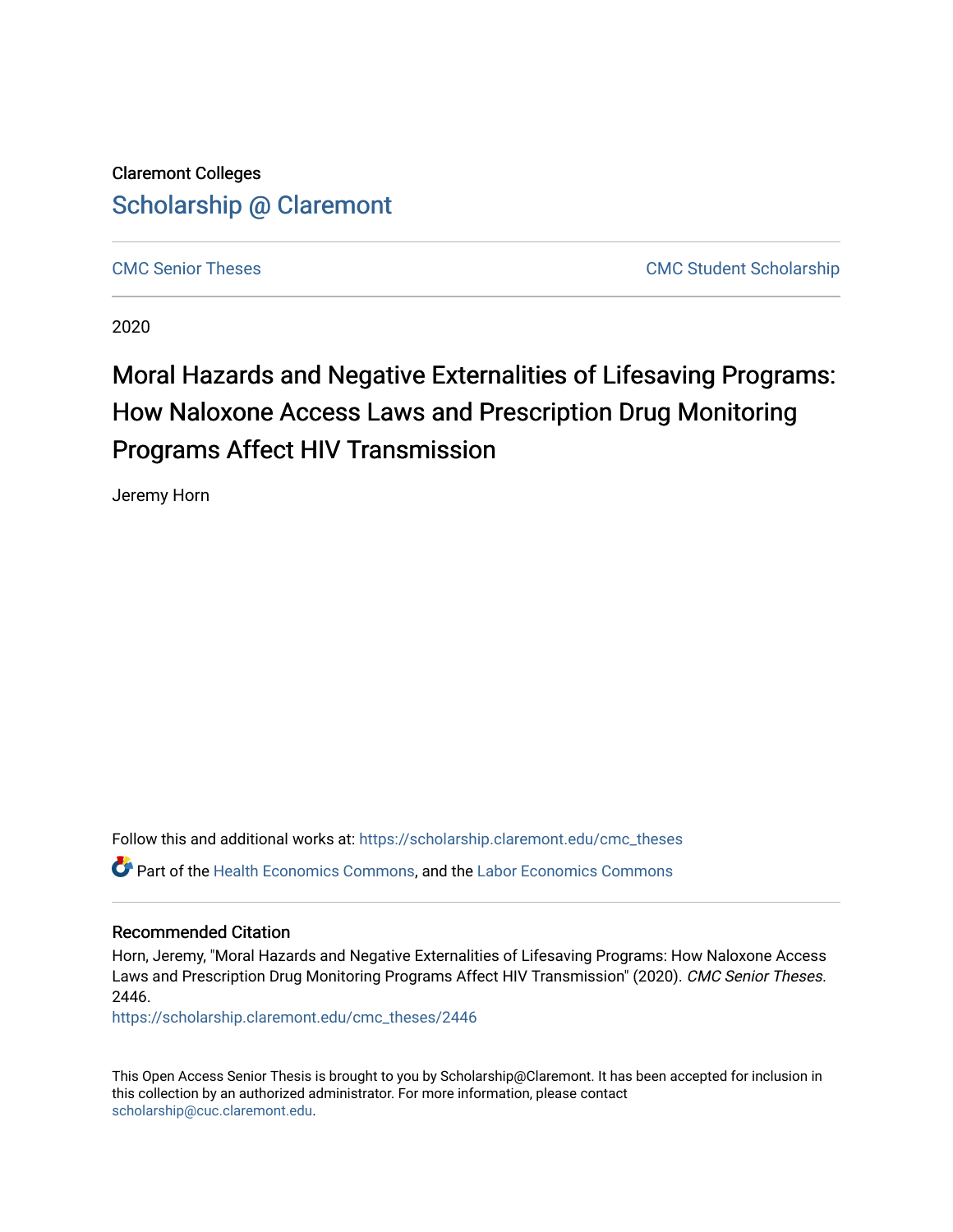Claremont McKenna College

# Moral Hazards and Negative Externalities of Lifesaving Programs: How Naloxone Access Laws and Prescription Drug Monitoring Programs Affect HIV Transmission

Submitted to Professor Serkan Ozbeklik by Jeremy Horn for Senior Thesis Spring 2020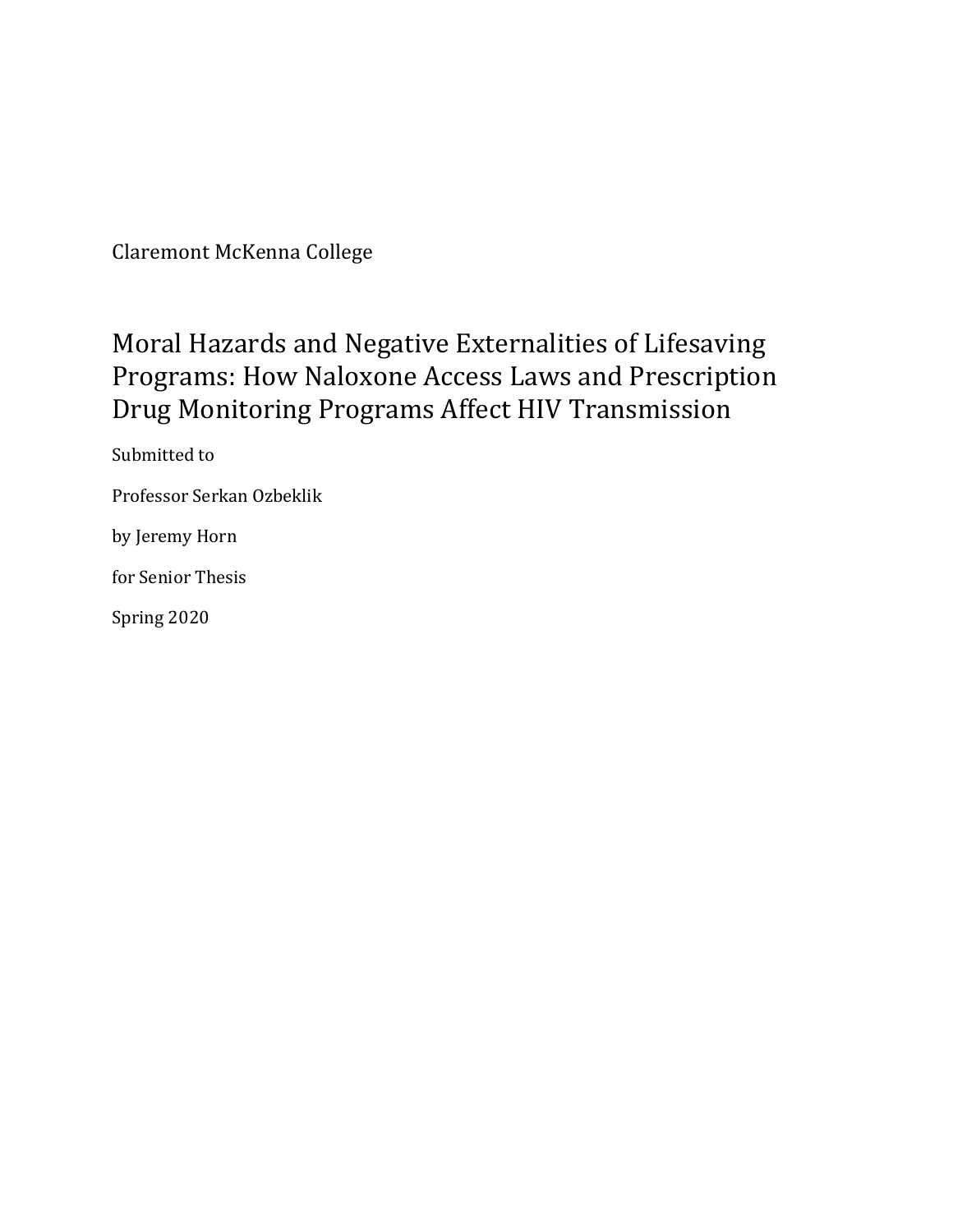### **1. Introduction**

The opioid epidemic has become a public health crisis. Over 42,000 Americans died from opioid overdoses in 2016, which was over double the amount of deaths only six years prior.<sup>1</sup> Because of this, many different harm reduction practices have been adopted by various fire and health departments. Popular harm reduction practices include passing Nalaxone Access Laws (NALs) that remove legal liability and expand access to naloxone (a drug that prevents drug overdoses as they are happening) and Prescription Drug Monitoring Prongrams (PMDPs), which allow physicians to monitor the number of drug prescriptions individual users receive, thereby limiting the over prescription of opiates to drug-dependent users. As these policies have been implemented, it is imperative to study and understand the public health outcomes associated with these programs. While there has been great public and academic debate over whether or not PMDP's and NAL's are effective at stopping drug overdose deaths (scores of articles have been published in publications such as *The New York Times*<sup>2</sup> and *The Atlantic*<sup>3</sup>), there has been no research on how PMDPs and NALs affect the rate of HIV transmission among intravenous drug users. I suspect that NALs may encourage more drug use because they lower the risk associated with drug use, which could result in more drug-related HIV cases. PDMPs may also result in increased HIV transmission because when the supply of opiate prescriptions is decreased, the black-market price of prescription opiates increases, which could encourage drug users to switch to cheaper intravenous drug usage methods. With a lifetime public and private cost of over

 <sup>1</sup> https://www.hhs.gov/opioids/about-the-epidemic/index.html

<sup>&</sup>lt;sup>2</sup> https://www.nytimes.com/2016/07/28/us/naloxone-eases-pain-of-heroin-epidemic-but-notwithout-consequences.html

<sup>&</sup>lt;sup>3</sup> https://www.theatlantic.com/health/archive/2018/03/moral-hazard-opioid/555389/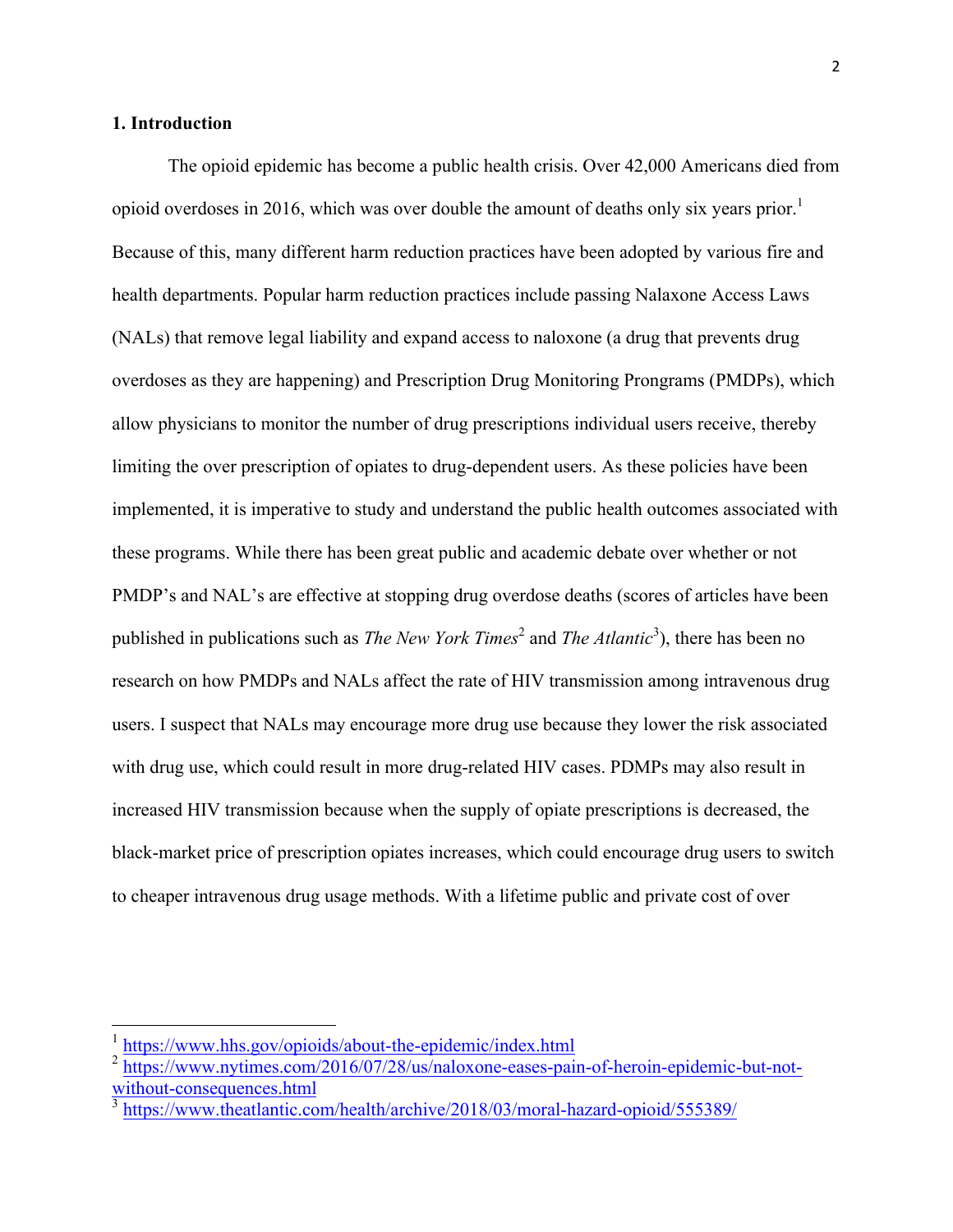$$400,000^4$  per new HIV diagnosis, it is imperative for policy makers to have an understanding on how these programs influence HIV rates among intravenous drug users.

The literature surrounding NAL is mixed. Local case studies and (Rees et al 2017) show that NALs are effective at limiting the number of overdose deaths by an estimated 9-11%. (Doleac and Mukherjee 2018), on the other hand, find the opposite showing that the implementation of NALs in the Midwest is correlated with a 14% increase in overdose deaths. Other regions had smaller differences.

The literature around PMDPs is also very mixed as well. While evidence shows that PMDPs are effective at limiting the number of prescription opiate prescriptions and "pill mills," it is unclear if this leads to less drug abuse. There is a great body of literature finding no evidence that PMDPs lead to fewer drug overdoses (Paulozzi, et al., 2011; Gugelmann et al., 2011; Li et al., 2014). One study shows that limiting the number of prescription opiates available for drug users encourages them to switch to heroin (Rudd et al., 2016). If this relationship is indeed true then PMDPs could lead to increased HIV transmission by increasing the number of intravenous drug users.

While studies do show that syringe exchange programs are effective at limiting the spread of infectious disease (Packham 2019), There are no current studies examining how other harm-reduction strategies effect HIV transmission. This is what I will look to examine in the text below. It is important for policy makers to understand the relationship between NALs, PMDPs and HIV transmission to reduce public cost and human suffering.

 <sup>4</sup> https://www.cdc.gov/nchhstp/budget/infographics/HIV.html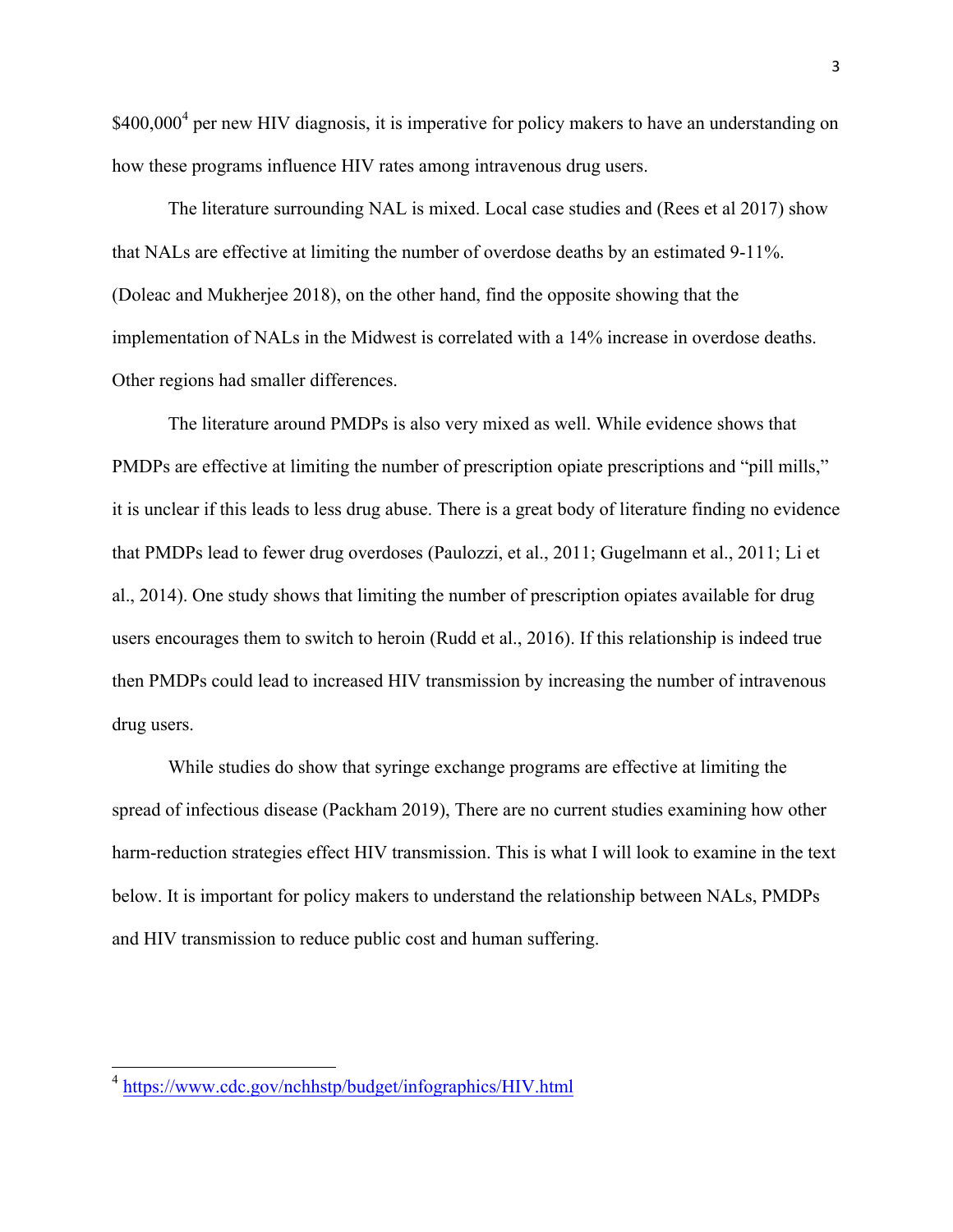The purpose of this thesis is to fill the aforementioned gap in the literature through my empirical model. Using CDC data and prior research by (Doleac and Mukherjee 2018), I regress the number of prescriptions and NAL's implementation on new HIV diagnoses. I then repeat the regression to see what if any effect NALs and PMDPs have on the number of overdose deaths.

I find that enacting a NAL is correlated with a statistically significant 23% decrease in new HIV cases. Every additional opioid prescription per 100,000 people is associated with a one percent decrease in HIV infections. Translating that to percentages, a 10% percent decrease in the number of opioid prescriptions is correlated with a 7% increase in the number of HIV infections. Furthermore, I find that NALs are found to be in my model to be correlated with a 14% increase in overdose deaths. Opioid prescriptions are found to have a similar effect on overdoses as they had with new HIV infections: there is a 7% increase of overdoses for a 10% decrease in opioid prescriptions.

Accordingly, Section Two of this thesis will provide background information about the opioid epidemic, and NALs and PDMPs as responses to the epidemic. In Section Three, I will go into further depth about the data. In section Four, I will then explain the empirical methods that I use in order to obtain the results seen above. The final section concludes.

#### **2. Background**

The opioid epidemic claims nearly 115 lives a day (CDC 2018). This addiction is usually caused by people being prescribed opiates from a doctor and becoming addicted. As many as four out of five heroin users begin with prescription opiates (Muhuri et al., 2013). Drug overdoses is a major reason why the all-cause mortality of 45-54 white males has increased 0.5% per year between 1999 and 2013 (Case and Deaton 2015). This has led to lawmakers to think of ways to mitigate the devastating impact and to prevent new drug users and new overdose deaths.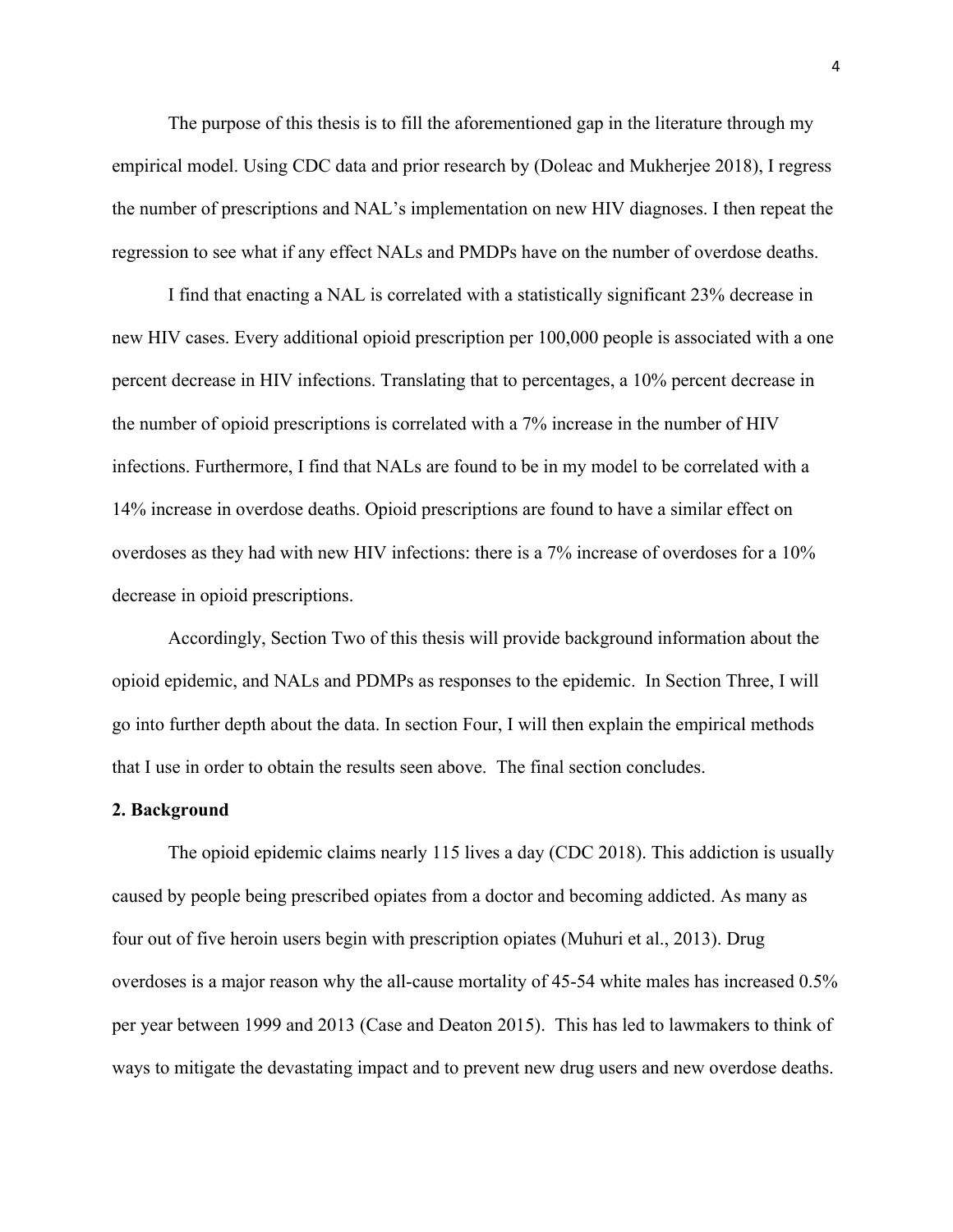Policy makers have recently been pushing to make Naloxone legal to use in the treatment of drug users. Naloxone is an opioid that can effectively reverse overdose symptoms when properly used (CDC). US surgeon general, Dr. Jerome Adams, has issued an advisory encouraging everyone to have naloxone in their medicine cabinet<sup>5</sup>.

Previously, obtaining Naloxone required a prescription from a doctor. Due to the liability associated with prescribing and administrating naloxone it was rarely administered as a lifesaving drug. However, NALs have increased the reach of which these drugs can be used. In some states Naloxone is available to purchase without a prescription in a pharmacy. Other states passed laws offering immunity civil liability when dispensing naloxone (NM stats 30-31-27). Recently, NALs have received bipartisan support in an effort to curve the opiate epidemic (Ollove 2014). These laws allow pharmacists to provide prescriptions for naloxone. This is effective because untrained people can successfully administer naloxone (Doe-Simkins et al 2014). In fact, 83% of drug overdose reversals are performed by drug users (Wheeler et al 2015). One possible benefit of these programs is that NALs can lower the number of 911 calls local fire and police departments receive Seal et Al (2003). However, there is no data about the amount of naloxone dispensed in the United States.

There have been multiple case studies showing the effects of Naloxone access on the opioid death rate in the local context. (Albert et.al 2011) and (Walley et al. 2013) find that Naloxone access when coupled with other harm reduction programs seems to lower the opiate death rate. (Rees et. al 2017) look at this issue on a state by state basis. They look at when (NAL's) were enacted and find a 9-11% decrease in opiate related fatalities attributed to NAL

 <sup>5</sup> https://www.hhs.gov/surgeongeneral/priorities/opioids-and-addiction/naloxoneadvisory/index.html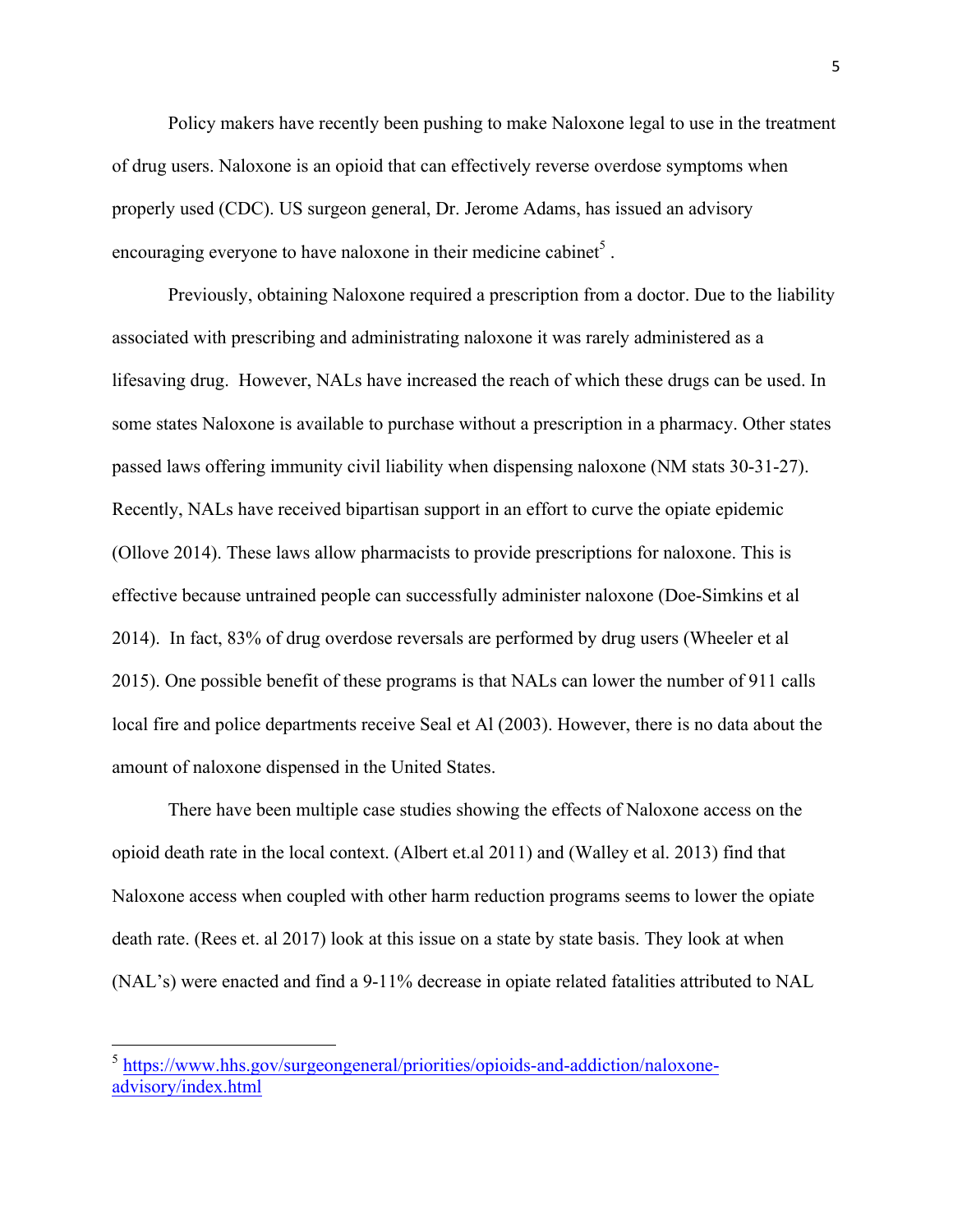implementation. (Deiana and Guia 2018) find no correlation between NAL's and overdose deaths.

(Doleac and Mukherjee 2019) also look at NAL implementation and find the exact opposite effects of (Rees. et al 2017). (Doleac and Mukherjee 2019) found that Naloxone access laws had significant effect on opiate mortality rates in the South, Northeast and West and a 14% increase in opiate related deaths in the Midwest. They also find NALs to be associated with increased crime, which suggests that these laws potentially create a moral hazard because drug users may inject heroin laced with dangerous additives such as Fentanyl. This theory builds off a larger body of literature that drug and alcohol dependent people are still rational and sensitive to prices (Becker and Murphy 1988), (Grossman and Chaloupka 1998). While NALs are able to prevent deadly overdoses, there is evidence to suggest that these programs might lead to more harm then they negative consequences they intend to prevent.

Another harm reduction strategy that has been implemented is prescription drug monitoring programs (PDMPs) which track patients' opioid prescriptions and give that information to doctors. This prevents doctors from over prescribing opiates and provides them with a better understanding about which patients may have a drug dependency problem. This policy is also effective at shutting down "pill mills." These programs have led to a great decrease in prescription opiates across the board (Rutkow et al 2015). However, it is unclear if decreasing the supply of opiates leads to less opioid abuse overall.

PMDPs have come under major criticism about whether they are actually effective at preventing drug overdoses (Paulozzi, et al., 2011; Gugelmann et al., 2011; Li et al., 2014). The concern is that some users have substituted prescription opiates for heroin after PMDPs have been enacted. This is believed to have led to a more than tripling of the number of heroin-related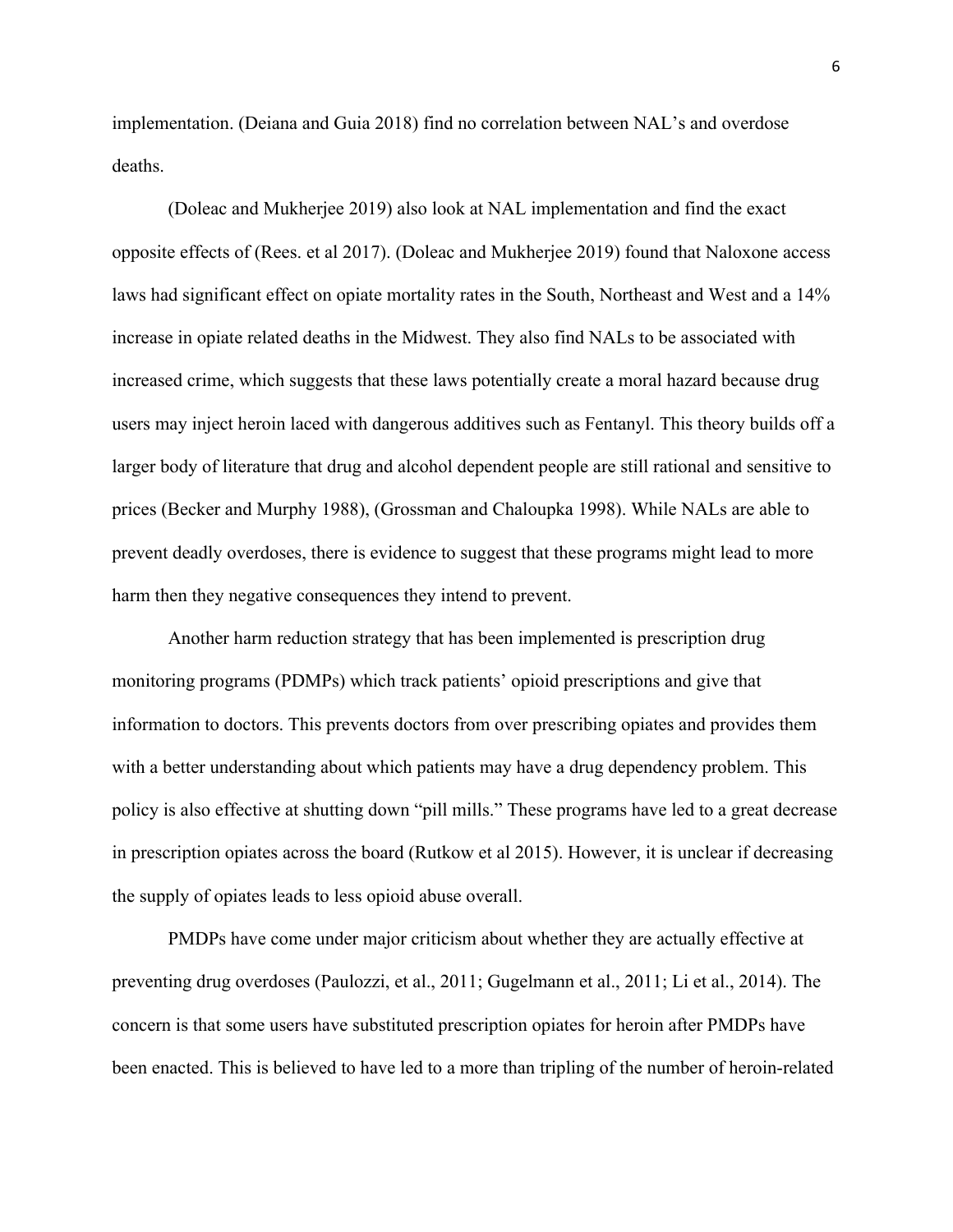deaths (Rudd et al., 2016). However, different studies show that PDMP's are reasonably effective at preventing overdose deaths and increasing drug treatment admissions (Haegerich et al. 2014 Bao er al. 2016). A larger meta-analysis found no clear relationship between PMDP's and drug overdose deaths (Pardo et al, 2018).

Most studies of infectious disease prevention measures for opiates are based on the proliferation of Syringe Exchange Programs (SEP's). (Packham 2019) looks at the syringe exchange programs in the context of the opioid epidemic. She finds that access to SEPs results in reducing new HIV diagnoses up to 18.2%. However, she also finds that SEPs are correlated with higher opiate mortality rates and higher rates of hospitalization. <sup>6</sup>

This is the only study looking at the effects of NAL and PMDPs on the HIV rate. I believe that this connection should not be overlooked and should be studied further. If NALs encourage more drug use and if PMDPs lead drug users to switch to intravenous methods, then these programs can result in a large public cost due to an increased numbers of HIV cases. There is also no clear consensus in the literature on If NAL or PMDPs increase or decrease drug overdose deaths.

#### **3. Data**:

I use data from a number of different sources. Specifically, I obtain state-by-state HIV infection data from the Center of Disease Control Prevention's National center for HIV/AIDS, Viral Hepatitis, STD and TB prevention (NCHHHSTP) Atlas. This is the only complete source of annual state-level sexually transmitted disease data that is currently up to date. This data

 $6$  For previous case studies about the effectiveness of SEP's at preventing HIV transmission look at the literature review in Packham (2019).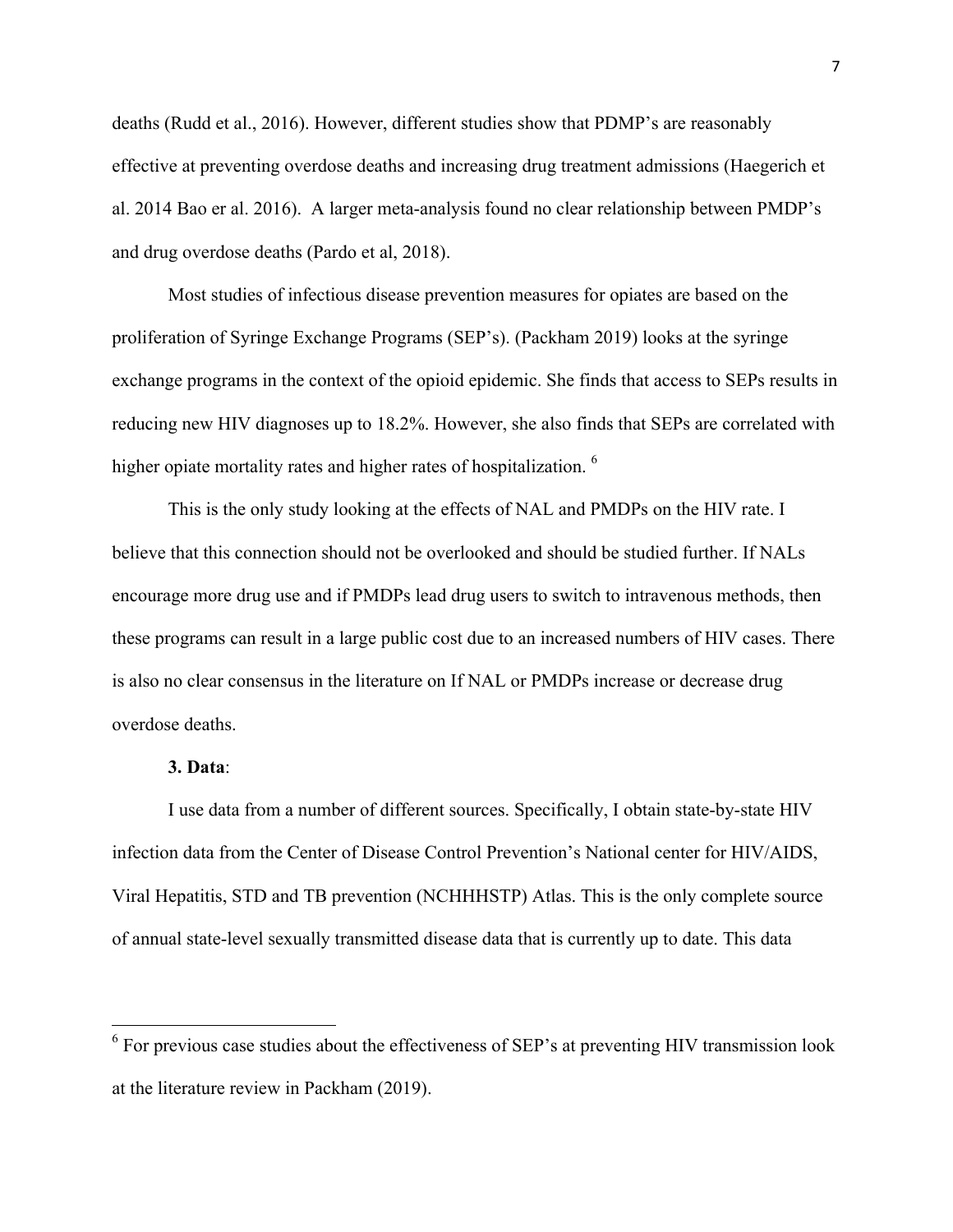separates HIV infections based on cause. It allows me access information to look at new and existing diagnoses. This is especially useful because I am only interested in HIV infections due to intravenous drug use. However, this might be a reason for underestimating the true number of HIV infections prevented because if HIV spreads through intravenous drug use, then this will also put the sexual partners of drug users at risk as well. State level data is preferable because all county-level data is blocked if the number of infections is less than five. This prevents access to 75 percent of the county level data<sup>7</sup>. State-level data includes panel data from 2008-2018 including all 50 States and the District of Columbia. This means that there is a total of 561 observations in my sample.

To isolate the effect of naloxone access laws on HIV transmission I also wanted to control for the effects of syringe exchange programs. Syringe Exchange programs are proven to be effective on stopping the spread of HIV among people who inject drugs. To do this, I made an index of the estimated percentage of people who live in a county in which there is a syringe exchange program in a given state. To create this index, I used the NASEN (North American Syringe Exchange Network) index of operational needle exchange programs to calculate the percent of the state that resides in a county with an operational SEP in 2018. NASEN never accepted my requests to provide historical data on syringe exchange openings. Because of this, I had to extrapolate using the 2018 data. For earlier years, I made estimations of the number of needle exchange programs from the AMFAR Syringe exchange coverage maps from 2013 and 2014. I recalculated the index from those years and used the 2013 figure as an estimation for 2008- 2013. I also looked for any relevant laws or new articles from 2008- 2018 about when

 $\overline{a}$ 

 $<sup>7</sup>$  This is to protect the privacy of individuals who have contracted HIV. HIV due to drug</sup> transmission is a relatively rare event. Due to time constraints while writing this thesis I was unable to get permission from each state's HIV surveillance program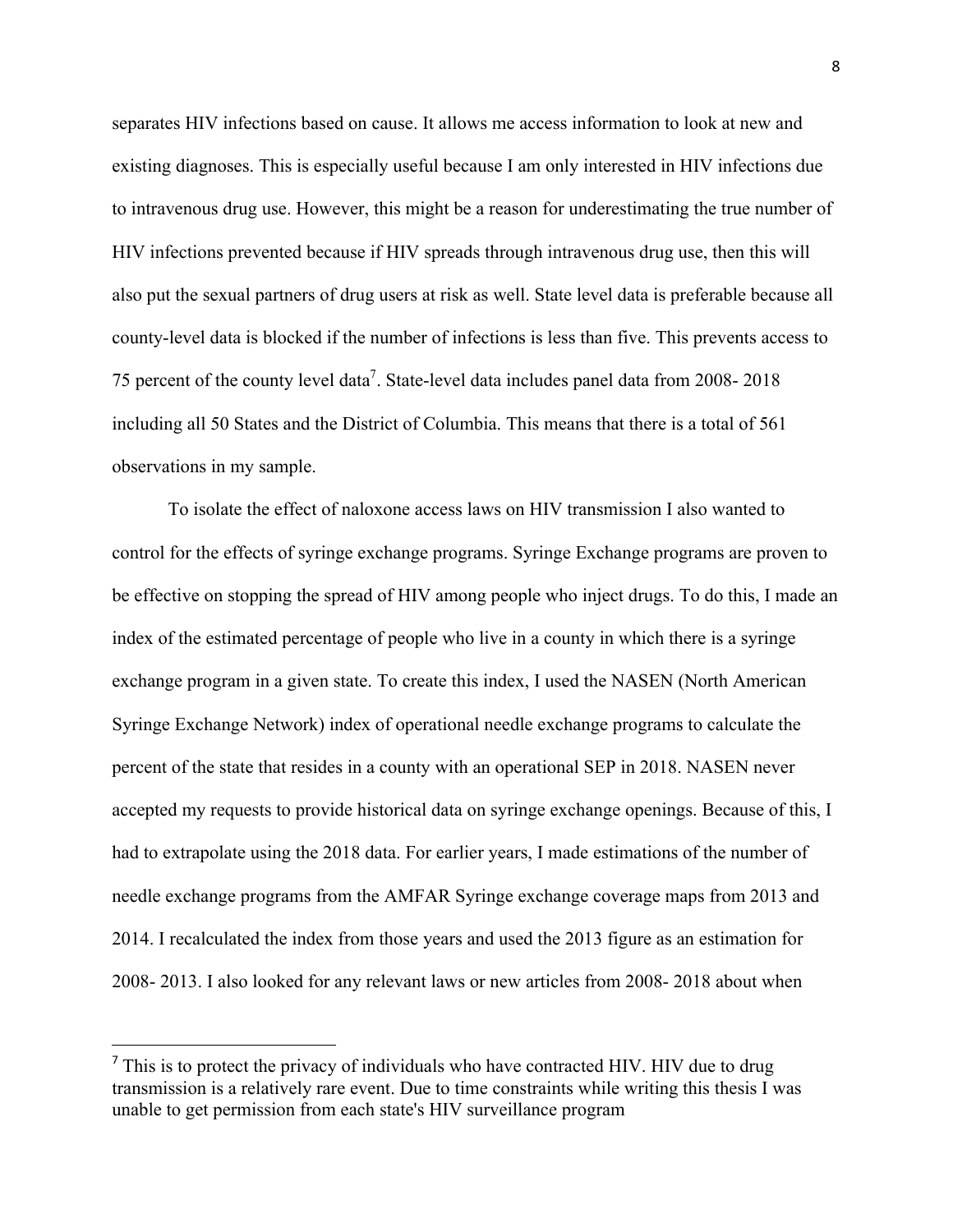syringe exchange programs were authorized in the states. However, in many states needle exchange programs operated without being authorized. This makes it difficult to look at a single law to provide information about when syringe exchange programs were operational. To deal with problems with this figure I separated the syringe exchange index into four different binary variables, using only three in the regression to limit collinearity.

In addition to controlling for the effects of syringe exchange programs, also controlled for the following variables. First, I controlled for the opioid prescription rate per 100,000 people. For this, I used the CDC U.S. prescribing rate maps that are available online from 2006 to 2018. These maps are a good indicator to see how bad the opioid epidemic has hit certain states. I also controlled for the number of overdoses due as well. I obtained this information from the Center of Disease Control National Wonder multiple cause of death database, which provides information about different causes of death including the number of drug overdose deaths per year per state. Over 70% of drug overdoses deaths comes from opioid use. This means that total drug overdose death should be highly correlated with the amount of intravenous drug use. The information about the pass date of naloxone access laws was passed based on prior research of Doleac and Mukherjee (2018). In addition, I controlled for state and year fixed effects. I also added socioeconomic and racial controls such as percent of population food insecure, percent of population in poverty, unemployment rate and percent of the population that identifies as African American. Table 1 presents summary statistics <sup>8</sup>.

#### **4. Empirical Strategy and Results**

 $\overline{a}$ 

 $8$  For Hivd100k I divided the number of new hiv cases by 100,000. Scripts is the number of prescription opiates per 100,000 people. NAL is whther the state has inacted a Naloxone access law. Oddpop is (Overdoses / population ) \*100000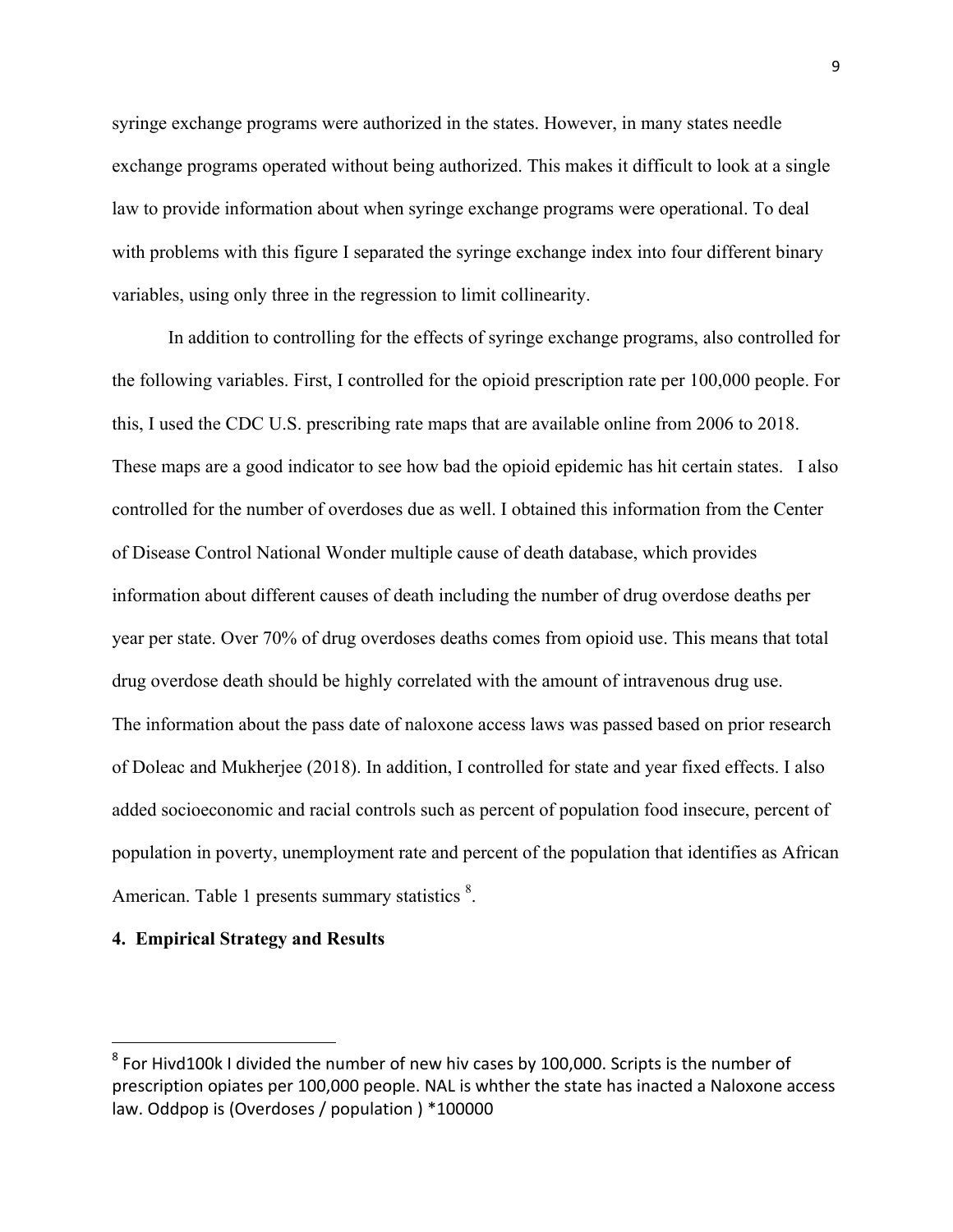In order to study the effects of NALs on the HIV rate I estimate an ordinary least squares method (OLS) model of the following seen below.

$$
Y_1 = B_0 + B_1 NAL_1 + B_2 SEP_2 + B_3OPR_3 + B_4 OD_4 + B_5E_5 + t_i + s_i + \epsilon
$$

where Y is the HIV rate per 100,000, and NAL is an indicator variable equal to 1 if the state has an NAL enacted and 0 if the state has not. X is a vector for the indicator variables for the SEP index (seplow, sepmid, sephigh). OPR is the number of opiate prescriptions. OD is the overdose rate. E is a vector for socioeconomic controls such as poverty, unemployment and percent of the population which is food insecure  $\cdot$  t<sub>i</sub> is year fixed effects and  $s_i$  is state fixed effects.

In order to study the effects of NALs on the number of overdose deaths rate I estimate an ordinary least squares (OLS) model of the following seen below.

$$
OD = B_0 + B_1 NAL_1 + B_2 SEP_2 + B_3OPR_3 + B_4HIV_4 + B_5E_5 + t_i + s_i + \epsilon
$$

In the first regression (results located on table 2), I found that NALs implementation is associated with a 23% decrease in the number of new intravenous drug related HIV infections. I also found that every additional opiate prescription per 100,000 is associated with a one percent increase in HIV rates. This means that if a PMDP was to decrease the number of opiate prescriptions by 10% this would be correlated with a 7% increase in the number of HIV diagnoses. I found NALs to also increase the number of drug overdose deaths by 14%. I also found that decreasing opiate prescriptions by 10% is associated with an increase in overdose deaths of 7%. Surprisingly, I also found that syringe exchange access is correlated with increased HIV transmission.

The results that I have obtained are surprising on multiple levels. Before running this regression, I did not expect NALs to have a negative rate on HIV rates. I expected NALs to raise HIV rates because of the fact that I would expect NALs to encourage more drug use, which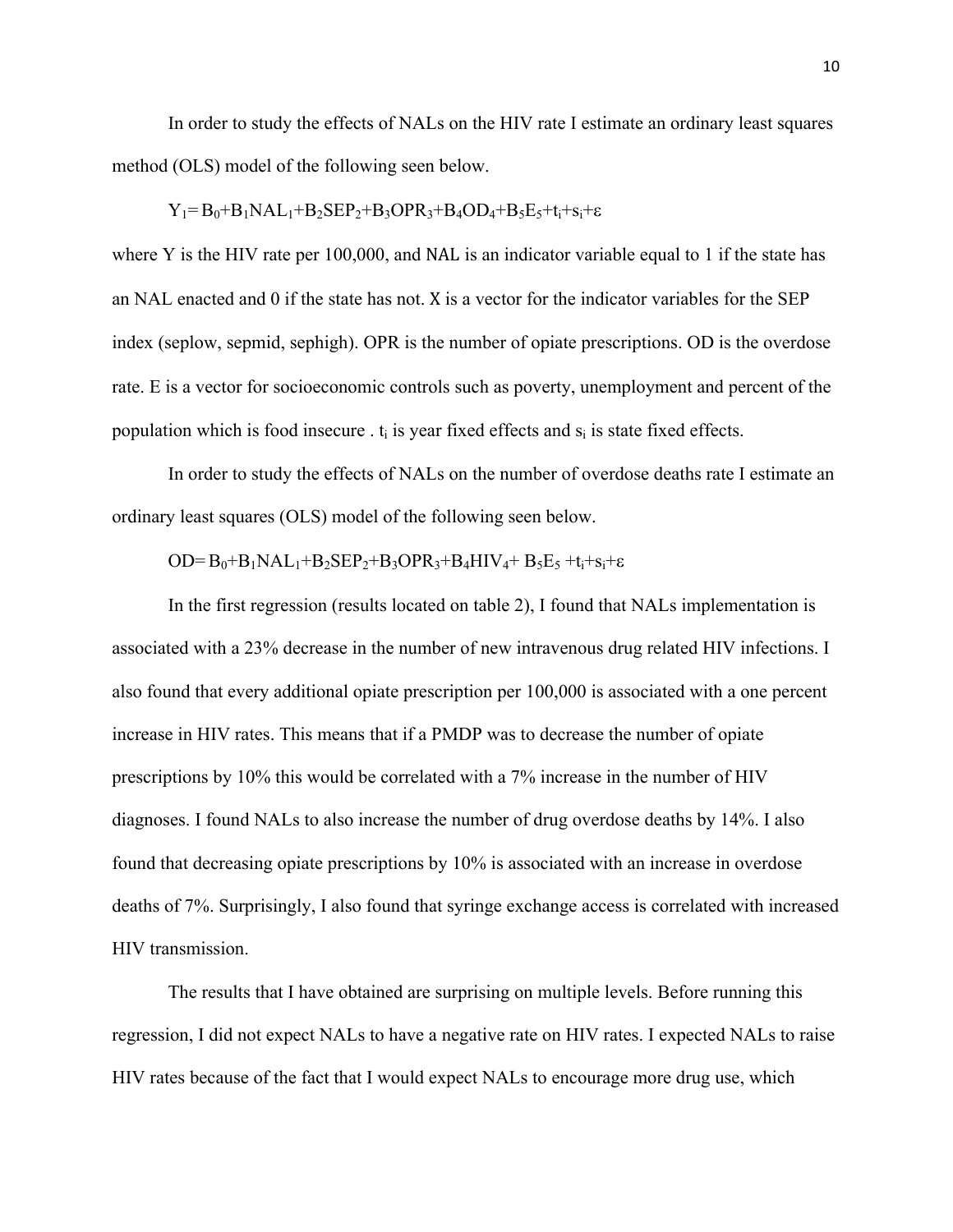would increase the transmission of HIV. NALs may encourage riskier drug use (such as using cheaper additives like fentanyl) but the data suggests that they may not necessarily encourage more drug use among drug users. That being said, the intuition about NALs decreasing HIV transmission rates is unclear.

Another surprising result is the strong effect that NALs had on the HIV rate and the overdose rate. Casual empiricism would suggest that expanding access of naloxone alone would not lower HIV transmission among drug users by 23%. This is a strong effect while not having a strong intuitive explanation. In regard to the relation between to NAL's I find results relatively consistent with (Doleac and Mukherjee 2018). I find that NAL implementation results in an 14% increase in the number of overdose deaths. However, (Doleac and Mukherjee 2018) only found the 14% percent increase in the Midwestern region of the United States. This indicates that my result is more general than theirs.

Another surprising result is that my results show that syringe exchange programs result in higher rates of HIV rates among intravenous drug users. This goes against (Packham 2019) and all of the prevailing academic literature on the subject. The idea that giving clean needles to intravenous drug users would raise HIV rates also goes against casual empiricism. I believe that this positive effect of syringe exchange programs has to do with either an error in my data set. As mentioned above, I had to use estimation strategies while creating my syringe exchange index due to information and time restrictions. This could have led to an upward bias in my model.

My results also show that lowering the number of prescription opiates results in higher rates of HIV transmission and more overdose deaths. A plausible explanation for this could be that when the supply of oral opioids is limited then the price of illicit prescription opiates rises. With rising prices, opioid-dependent users are incentivized to move to cheaper intravenous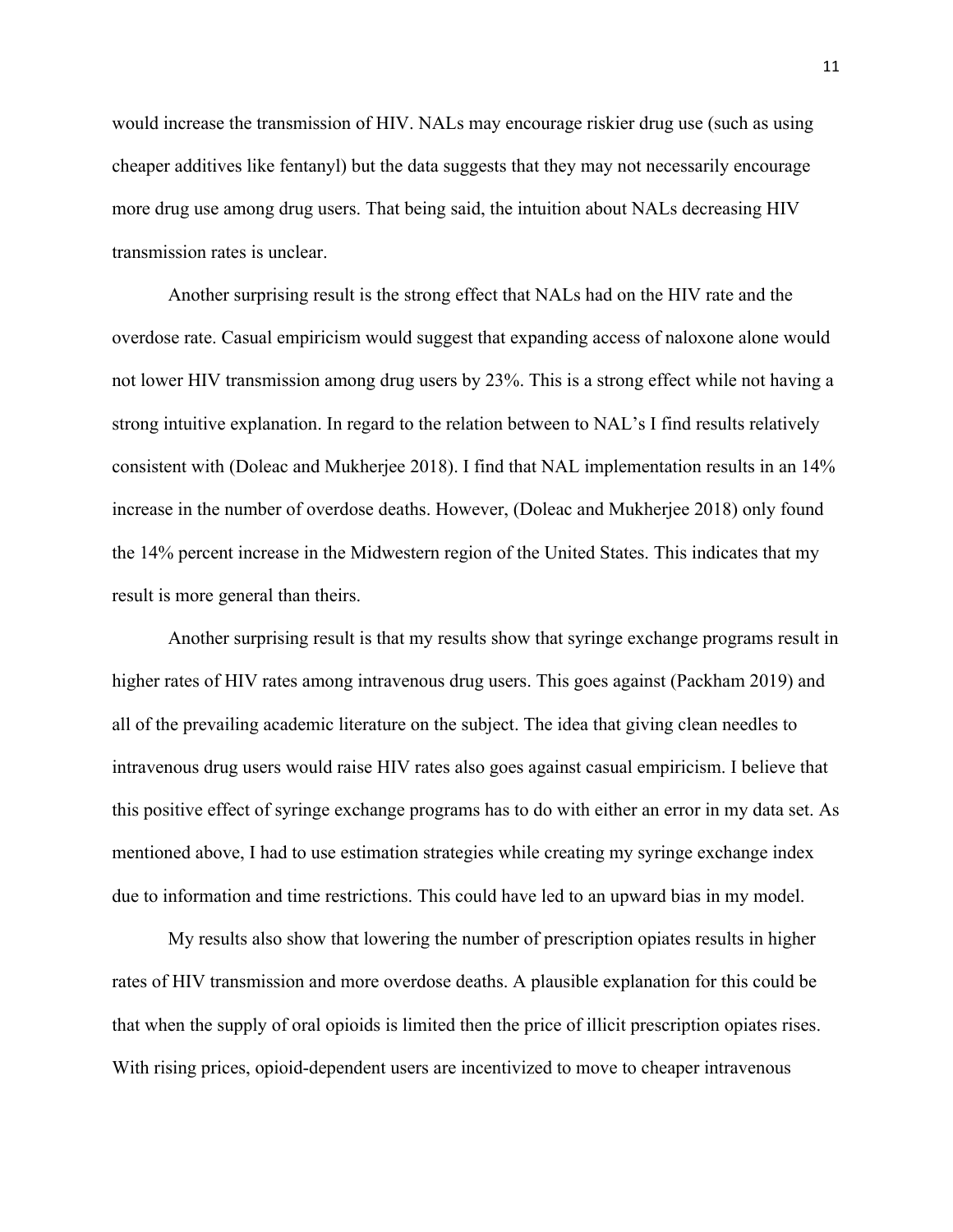alternatives such as heroin. Heroin has a much higher rate of overdose and is a way for infectious diseases such as HIV to spread. (MM Ali et al 2017) and (Fink et al 2018) have shown that reducing the supply of opiates can result in drug users moving to using heroin.

#### **5. Conclusion**

The opioid epidemic continues to destroy communities and families. To combat this, NALs and PDMPs have been proliferating across the United States to lessen the negative impact of the opioid epidemic. However, the effects of these programs have not been properly studied and recently the effectiveness of these programs has been called into question. One major externality of these programs that has not been studied is how these programs affect HIV rates. Intravenous drug use is associated with spreading HIV, which bears a lifetime private and public cost of over \$400,000 per individual case. To prevent suffering and to save taxpayer dollars it is imperative for policy makers to consider how policies such as NALs and PMDPs effect HIV transmission.

NALs are laws that remove legal liability and improve access to naloxone, a drug that prevents drug overdoses from turning deadly. This has led to increased access to naloxone in much of the United States. The results are mixed on whether or not this is actually effective at preventing drug overdoses. (Rees et. al 2017) finds that NALs save lives and lower the amount of drug overdoses by approximately 10%. (Doleac and Mukherjee 2018) find the opposite, they find that NALs incentivizes intravenous drug users to inject more potent cheaper substitutes like fentanyl resulting in a 5-14% (depending on region) increase in the number of drug overdose deaths.

PDMPs are programs that provide records of how many opiate prescriptions each individual has received. These programs have been effective at limiting the number of opiate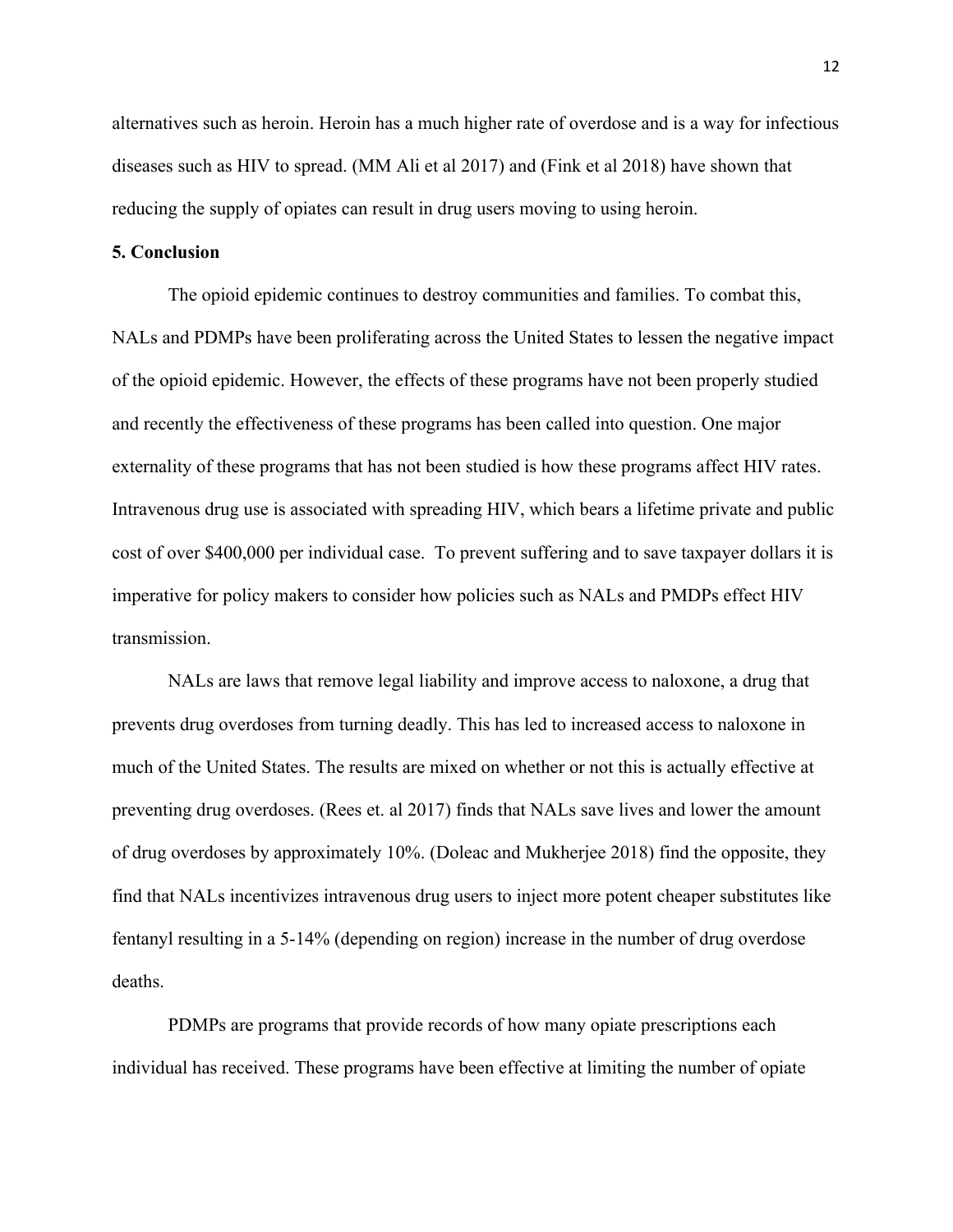prescriptions that are available. The literature on these studies has been mixed, with (MM Ali et al 2017) and (Fink et al 2018) show that PDMP's can lead to opiate users using intravenous methods such a heroin. The wider body of research of (McDonald, Carlson, and Izrael, 2012; Reifler et al., 2012; Jena et al. 2014; Haegerich et al. 2014) show very small positive or no effects of PMDP's on drug misuse.

This paper addresses multiple gaps in the literature. While there have been studies of the NALs and their effect on overdose deaths, there have been no studies on how NALs effect HIV transmission. There is also no study on the effects of decreasing opioid prescriptions on the overdose rate. This a gap in the literature that I am looking to solve through my empirical methods. To solve this issue, I used data from the Center of Disease control and the University of Kentucky poverty research center. In my model, I run an ordinary least squares regression with different variables such as HIV infection rate, opioid prescription rate, overdose rate and syringe exchange proliferation.

I find that Naloxone access laws are negatively correlated with HIV rates. Adding a NAL has leads to an estimated 22% decrease in HIV rates. I also find, based on my results, NAL implementation is correlated with a 14% increase in overdoses. In regard to PDMP's I find that there is a 7% increase in HIV infections for every 10% decrease in opioid prescriptions. I also find decreasing opioid prescriptions to be correlated with increase overdose rates. For every 10% decrease in opioid prescriptions there is an estimated 7% increase in drug overdose deaths.

One limitation of this paper is that it is unclear why NALs have such a large positive effect on HIV rates. While I would have expected NALs to either have no effect or increase transmission I did not expect NALs to lower HIV transmission rates. The mechanism by which NALs would lower HIV infections is unclear.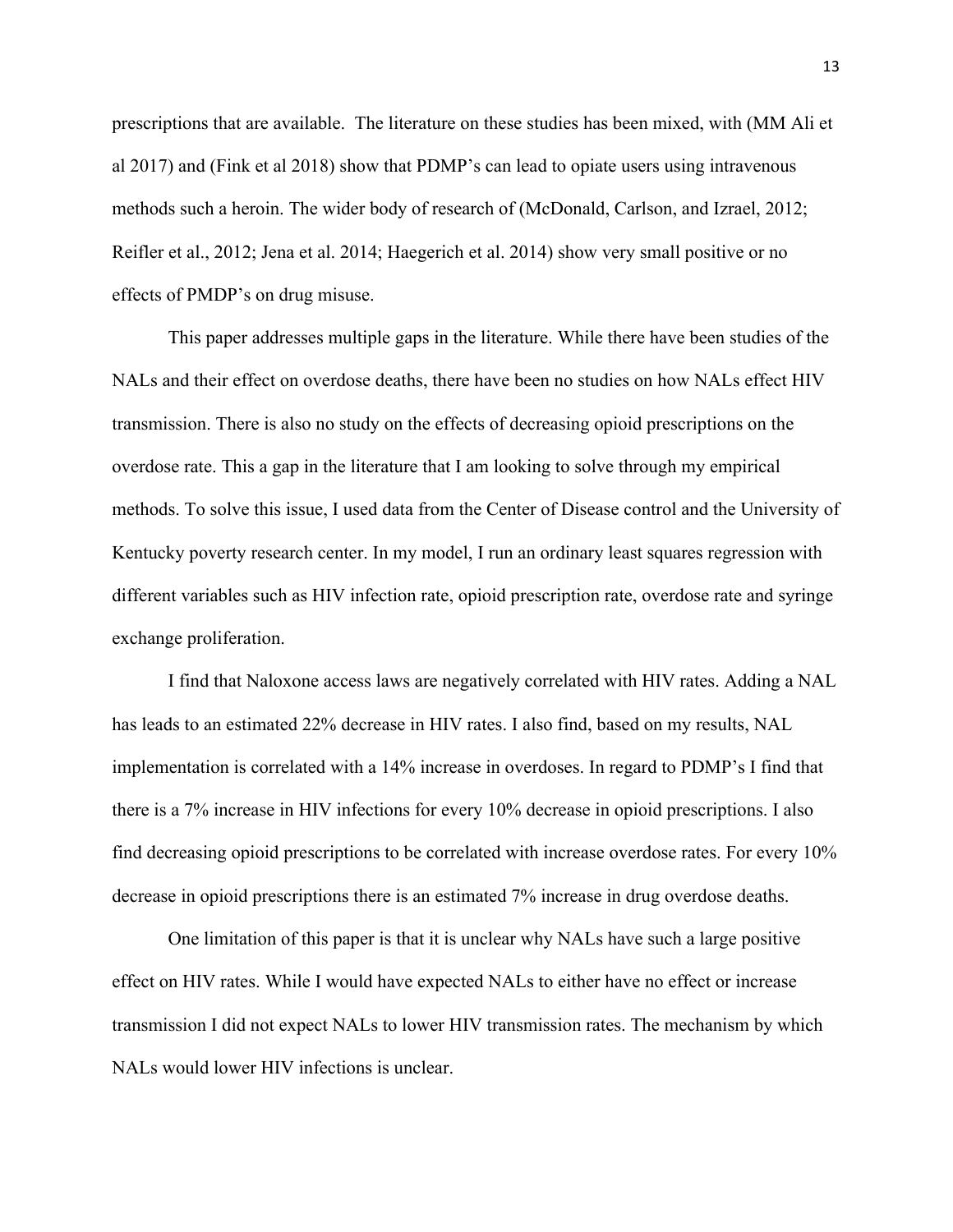Consistent with (Doleac and Mukherjee 2018), I find that NALs do in fact lead to an increased number of drug overdose deaths. However, my nationwide result of 14% increase is higher than (Doleac and Mukherjee 2018) 14-5% increase. My model may have overestimated the effects of these programs. Nevertheless, based on the effects that I have found, I would encourage local and state governments to consider the moral hazards that may result from implementing NALs. NALs have the possibility of lowering the "cost" of a drug overdose, by lowering the risk of death. This would incentivize drug users to use cheaper more dangerous alternatives like fentanyl, increasing the incidence of overdose despite naloxone's lifesaving properties,

I also find that decreasing opioid prescriptions is correlated with statistically significant increase in HIV rates. For every ten percent increase, there is in seven percent increase in the number of new HIV infections associated with drug use. There is a similar effect of prescription drugs on overdoses with a 7% increase in drug overdose deaths for every 10% decrease in opioid prescriptions. This is because when the supply of opiates is decreased then the price of illegal prescription opiates increases. This incentivizes drug users switch to more dangerous alternatives like fentanyl.

There are major shortcomings associated with my model. For one, syringe exchange programs are correlated with more HIV cases. This goes against the empirical literature and is much more likely due to some sort of flaw in how I constructed the syringe exchange index due to a lack of available information. Another problem is how the effect of NALs on seems to be the opposite of what I expected and there is unclear intuition on why that might be.

The reduction of prescription opiates seems to result in a 7% increase in overdose deaths and HIV diagnoses for every 10% decrease in prescription opiates. The mechanism in which this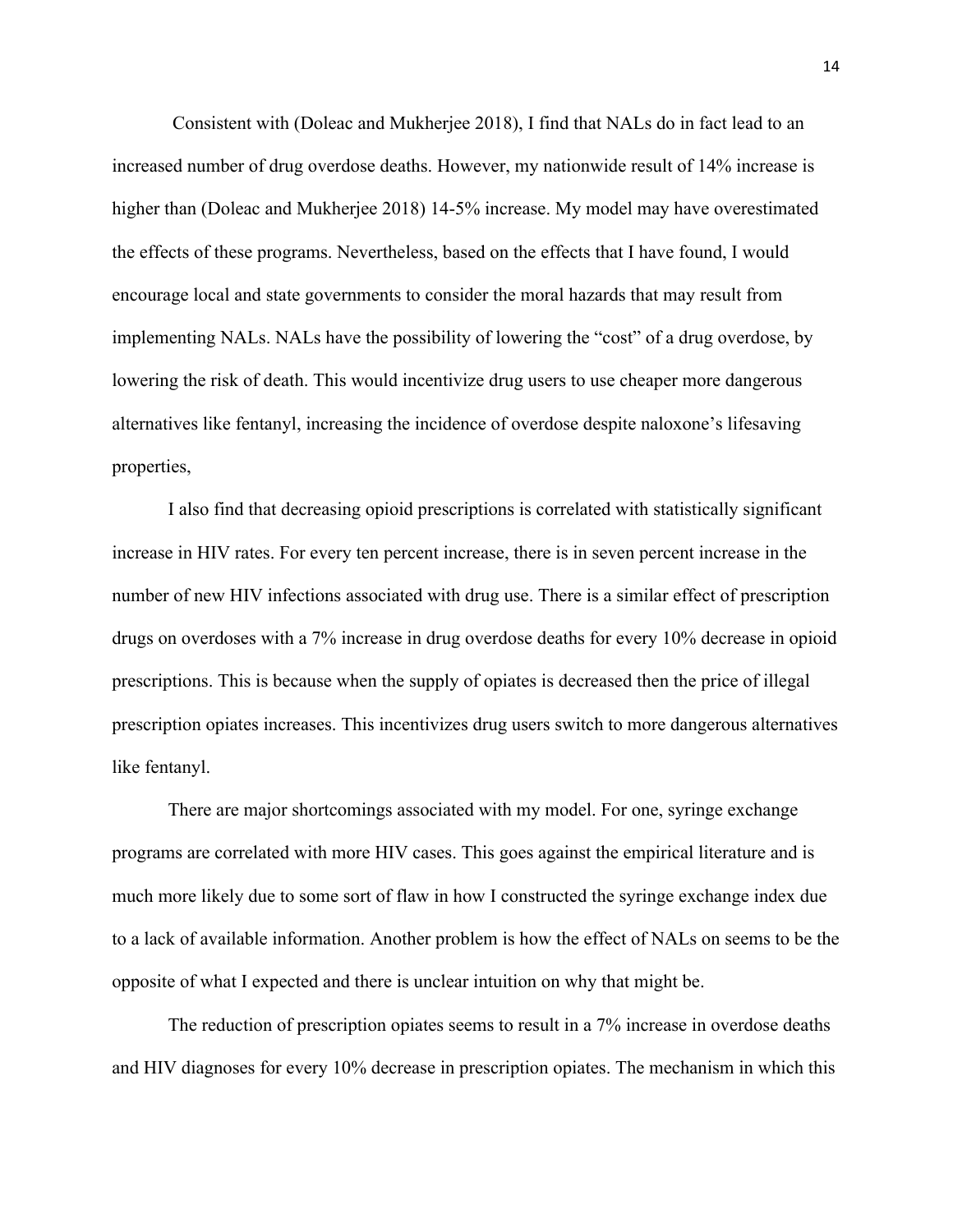happens is due to the fact that drug users when prescription opiates become less available switch to less expensive more intravenous options such as heroin. This speaks to the difficulty in implementing harm reduction strategies.

A major takeaway from this paper is that when policy makers make laws to curb the spread of drug use, they should consider possible unintended consequences of these policies. With a lifetime cost of over 400,000 dollars per new HIV diagnosis it is imperative for local policy makers to consider how NAL's and PMDP's affect HIV and other infectious disease transmissions.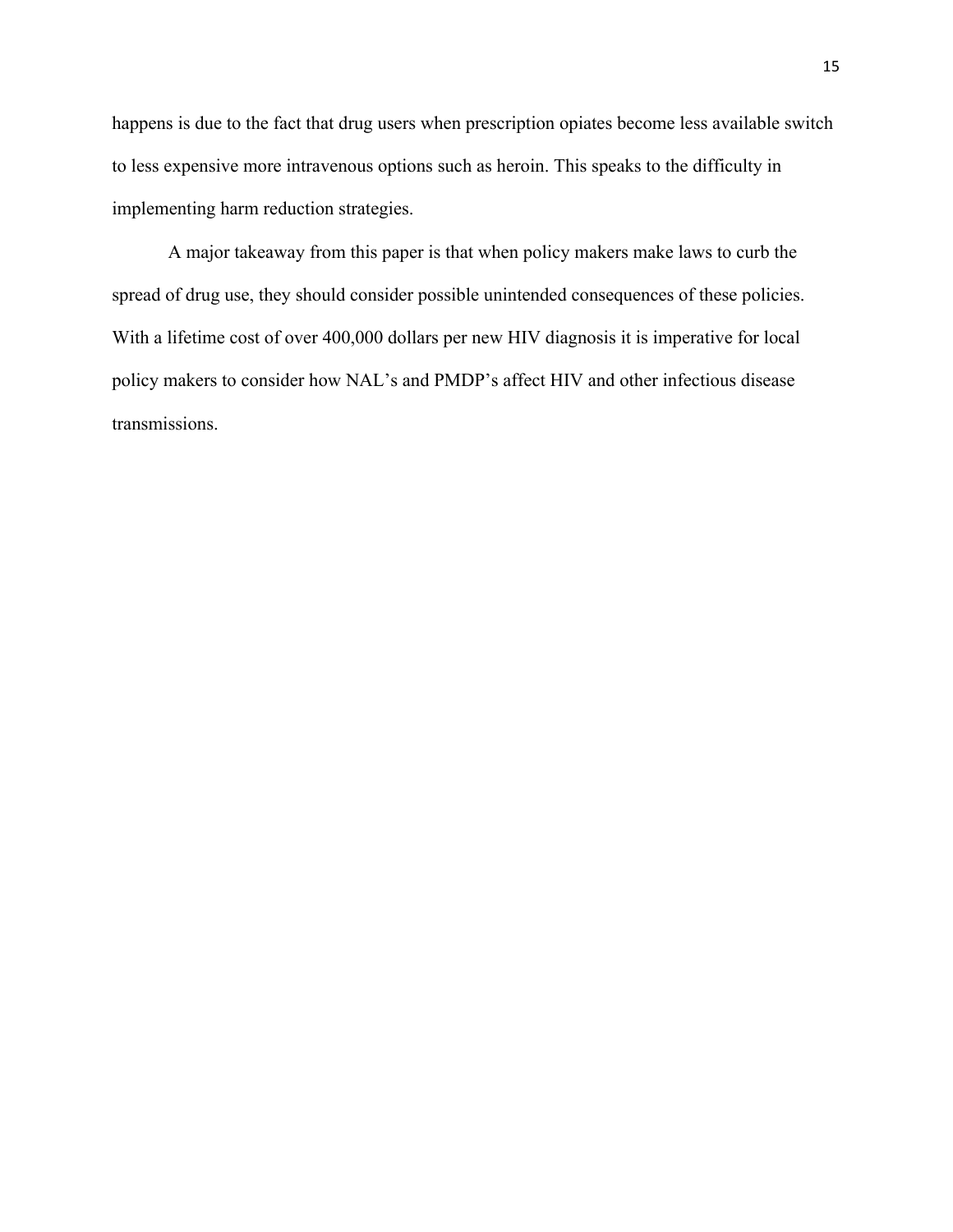## Table 1

| Variable   | Observations | Mean    | Std. Dev | Min              | Max          |
|------------|--------------|---------|----------|------------------|--------------|
| Hivd100k   | 561          | .83     | 1.43     | $\boldsymbol{0}$ | 22.23        |
| scripts    | 561          | 77.37   | 23.92    | 25               | 146.9        |
| <b>NAL</b> | 561          | .3529   | .4783    | $\boldsymbol{0}$ | $\mathbf{1}$ |
| Oddpop     | 561          | 14.25   | 7.59     | 1.16             | 54.68        |
| Serplow    | 561          | .196    | .397     | $\boldsymbol{0}$ | $\mathbf{1}$ |
| Sepmid     | 561          | .2121   | .409     | $\boldsymbol{0}$ | $\mathbf{1}$ |
| sephi      | 561          | .215    | .4116647 | $\boldsymbol{0}$ | $\mathbf{1}$ |
| Pctblack   | 561          | 11.33   | 10.847   | .67              | 50.06        |
| Poverty    | 561          | 13.2608 | 3.34543  | 6.1              | 23.1         |
| Unemploy   | 561          | 6.219   | 2.24     | 2.4              | 13.7         |
| Foodi      | 561          | 14.39   | 3.42     | 6.11             | 25.22        |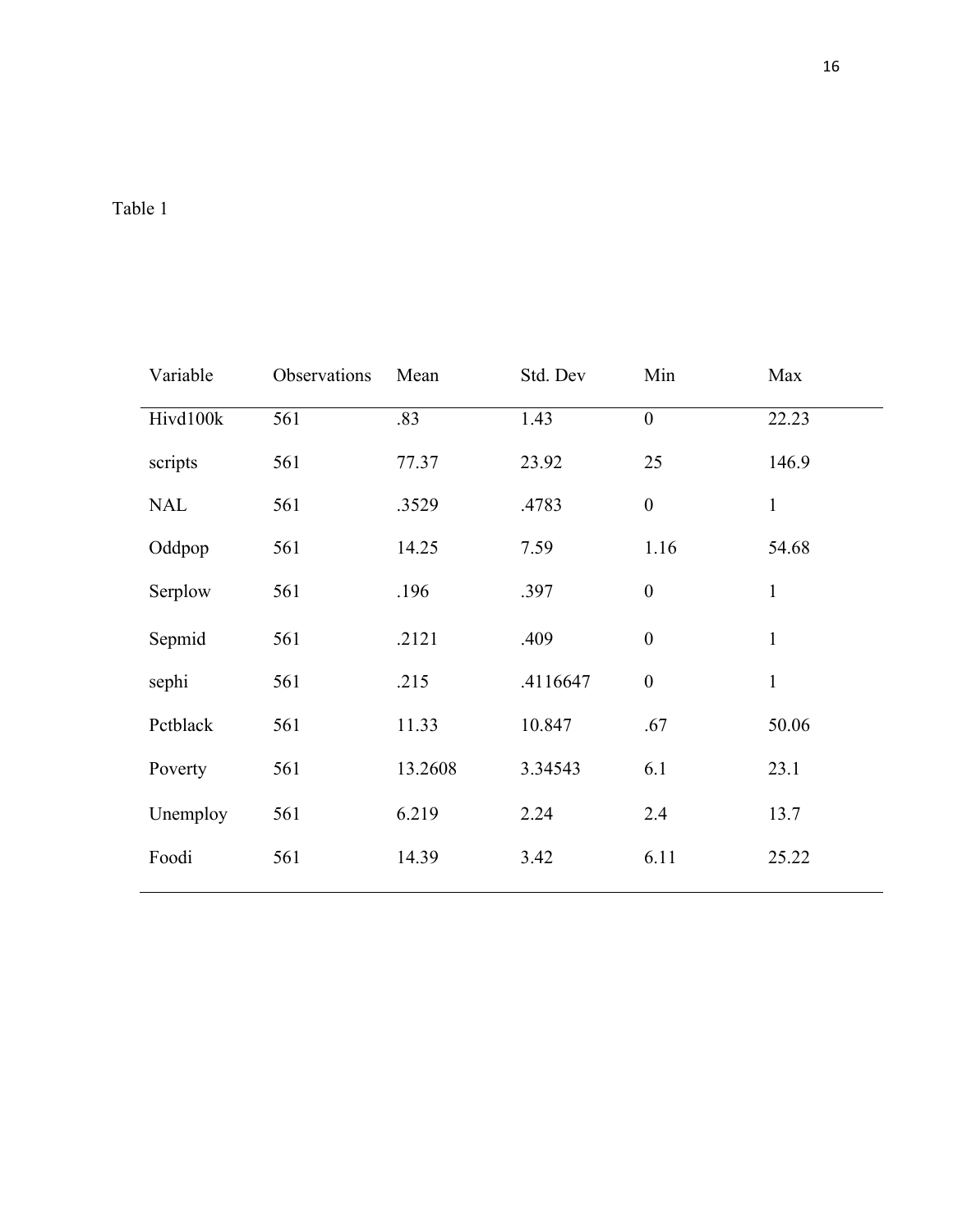| abie |  |
|------|--|
|------|--|

| Variables                  | $(1)$ Hivd $100k$ | $(2)$ Oddpop  |
|----------------------------|-------------------|---------------|
| <b>NA1</b>                 | $-.188***$        | $1.91***$     |
|                            | (.065)            | (.0653)       |
| scripts                    | $-.0087***$       | $-.1216***$   |
|                            | (.00322)          | (.0032)       |
| oddpop                     | $-.076*$          |               |
|                            | $(-.009)$         |               |
| Hivd100k                   |                   | $-1.02918***$ |
| seplow                     | .047              | $-1.55*$      |
|                            | (.235)            | (.8805)       |
| Sepmid                     | $.433***$         | $4.37***$     |
|                            | (.319)            | (1.16)        |
| sephi                      | $.529***$         | 4.48***       |
|                            | (.429)            | (1.569)       |
| pctblack                   | $-.007$           | $-.03777$     |
|                            | (.0114)           | (.1135)       |
| unemploy                   | $-.0652***$       | $-.0901$      |
|                            | (.022)            | (.2145)       |
| Foodi                      | .01243            | $.1677**$     |
|                            | (.0084)           | (.0799)       |
| <b>State Fixed effects</b> | Yes               | Yes           |
| Year fixed effects         | Yes               | Yes           |
| $R^{\wedge}2$              | 0.7186            | 0.8352        |

Standard error in parentheses \* significant at 10% level \*\* significant at 5% level \*\*\* significant at 1% level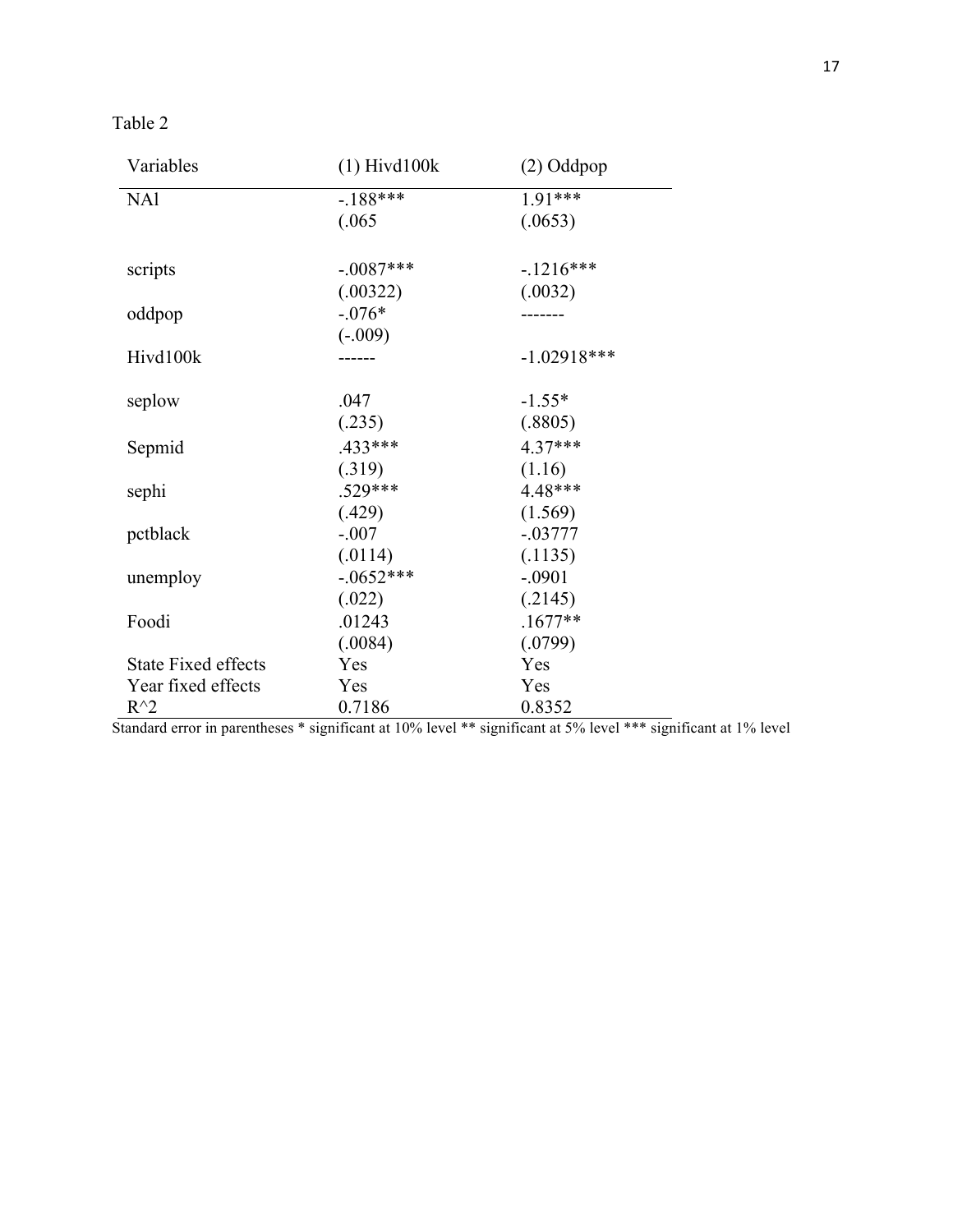### **References**

Rudd RA, Seth P, David F, Scholl L. Increases in Drug and Opioid-Involved Overdose Deaths — United States, 2010–2015. MMWR Morb Mortal Wkly Rep 2016;65:1445–1452. DOI: http://dx.doi.org/10.15585/mmwr.mm655051e1

Becker, Gary S., and Kevin M. Murphy. "The Family and the State." The Journal of Law and Economics, vol. 31, no. 1, 1988, pp. 1–18., doi:10.1086/467147.

Case, Anne, and Angus Deaton. "Suicide, Age, and Wellbeing: an Empirical Investigation." 2015, doi:10.3386/w21279.

Chaloupka, Frank, et al. "The Demand for Cocaine and Marijuana by Youth." 1998, doi:10.3386/w6411.

Doe-Simkins, Maya, et al. "Overdose Rescues by Trained and Untrained Participants and Change in Opioid Use among Substance-Using Participants in Overdose Education and Naloxone Distribution Programs: a Retrospective Cohort Study." BMC Public Health, vol. 14, no. 1, Jan. 2014, doi:10.1186/1471-2458-14-297.

Doleac, Jennifer L., and Anita Mukherjee. "The Moral Hazard of Lifesaving Innovations: Naloxone Access, Opioid Abuse, and Crime." SSRN Electronic Journal, 2018, doi:10.2139/ssrn.3135264.

Paulozzi, Leonard J., et al. "A National Epidemic of Unintentional Prescription Opioid Overdose Deaths: How Physicians Can Help Control It." The Journal of Clinical Psychiatry, vol. 72, no. 05, 2011, pp. 589–592., doi:10.4088/jcp.10com06560.

Rees, Daniel, et al. "With a Little Help from My Friends: The Effects of Naloxone Access and Good Samaritan Laws on Opioid-Related Deaths." 2017, doi:10.3386/w23171.

Rutkow, Lainie, et al. "Effect of Florida's Prescription Drug Monitoring Program and Pill Mill Laws on Opioid Prescribing and Use." JAMA Internal Medicine, vol. 175, no. 10, Jan. 2015, p. 1642., doi:10.1001/jamainternmed.2015.3931.

Walley, A. Y., et al. "Opioid Overdose Rates and Implementation of Overdose Education and Nasal Naloxone Distribution in Massachusetts: Interrupted Time Series Analysis." Bmj, vol. 346, no. jan30 5, 2013, doi:10.1136/bmj.f174.

Sgc, Servicio Geológico Colombiano. "Guía Metodológica Para El Mejoramiento Productivo Del Beneficio De Oro Sin El Uso De Mercurio. Andes Antioquia. Versión Año 2018. Guía." Jan. 2018, doi:10.32685/46.114.2018.786.

Public Affairs. "What Is the U.S. Opioid Epidemic?" HHS.gov, Https://Plus.google.com/ HHS, www.hhs.gov/opioids/about-the-epidemic/index.html.